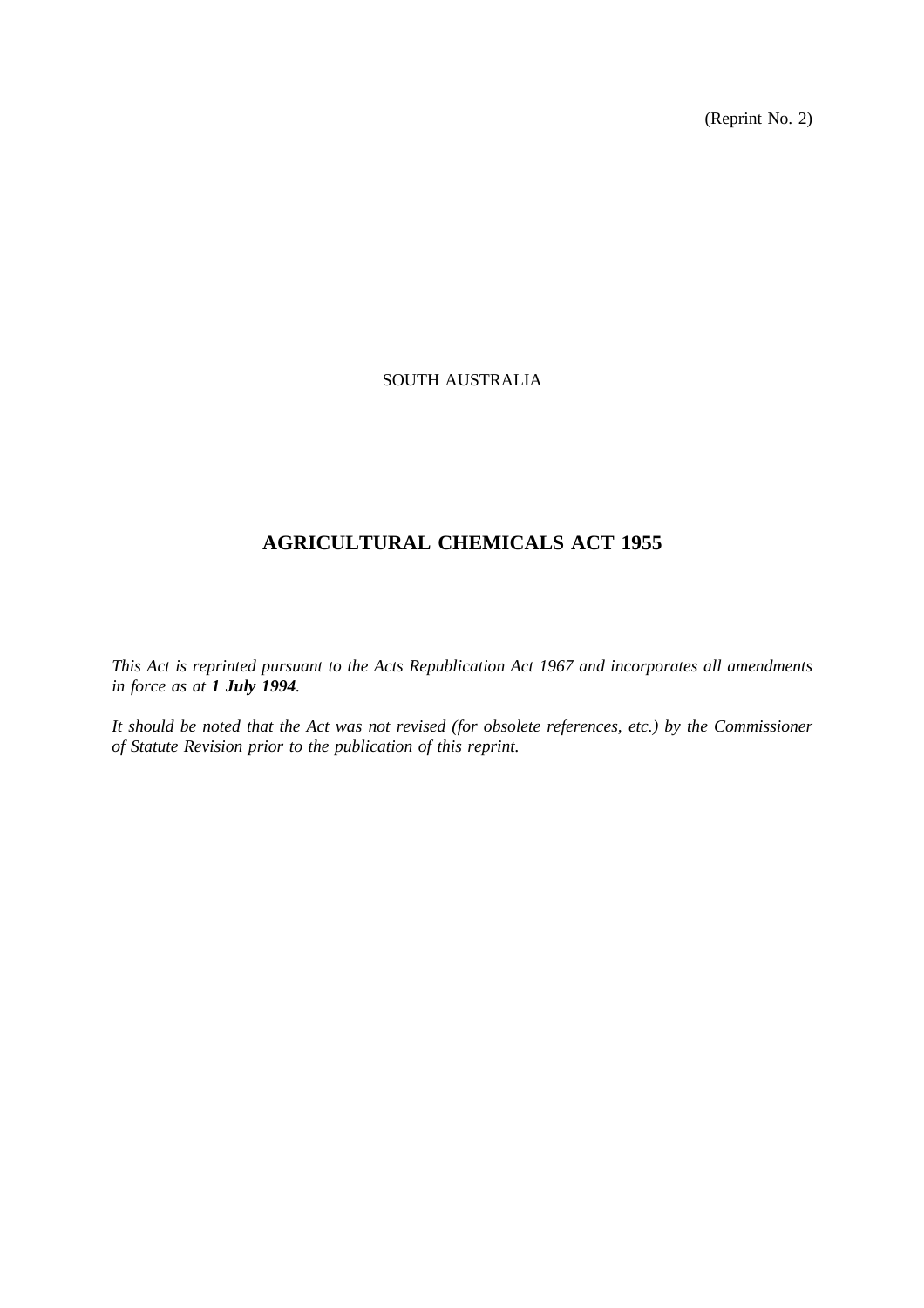# **SUMMARY OF PROVISIONS**

| 1.               | Short title                                                         |
|------------------|---------------------------------------------------------------------|
| 2.               | Operation                                                           |
| 3.               | Repeals                                                             |
| $\overline{4}$ . | Interpretation                                                      |
| 5.               | Inspectors and analysts                                             |
| 6.               | Copy of registered label                                            |
| 7.               | When a substance deemed not to comply with particulars              |
| 8.               | Agricultural chemicals to be sold in labelled packages              |
| 9.               | Substance not complying with particulars                            |
| 10.              | False or misleading description, etc.                               |
| 11.              | <b>Standards</b>                                                    |
| 11A.             | Removal of agricultural chemical                                    |
| 11B.             | Use of agricultural chemical                                        |
| 11C.             | Removal of label                                                    |
| 12.              | Application for registration of a label and additional particulars  |
| 13.              | Non-inclusion of active constituents in label                       |
| 14.              | Registration                                                        |
| 15.              | Registration of one label for various sized packages                |
| 16.              | Certificate of registration                                         |
| 17.              | Duration of registration                                            |
| 18.              | Renewal of registration                                             |
| 19.              | Alteration of registered label or registered additional particulars |
| 20.              | Sample and analysis                                                 |
| 21.              | Reference of matters to Central Board of Health                     |
| 22.              | Register                                                            |
| 23.              | Cancellation of registration                                        |
| 24.              | Powers of inspectors                                                |
| 26.              | Right of buyer to analysis                                          |
| 27.              | Publication of result of analysis                                   |
| 28.              | Evidence of analysis                                                |
| 29.              | Payment of costs of analysis                                        |
| 31.              | Secrecy                                                             |
| 31A.             | Responsibility for offences by bodies corporate                     |
| 32.              | Regulations                                                         |
| 33.              | Who may prosecute                                                   |
| 34.              | Limitation of time for laying complaints                            |
| 35.              | Summary proceedings                                                 |
| 36.              | Temporary provisions                                                |
| 37.              | Amendment of Stock Medicines Act 1939, s. 3-Interpretation          |
|                  |                                                                     |
|                  |                                                                     |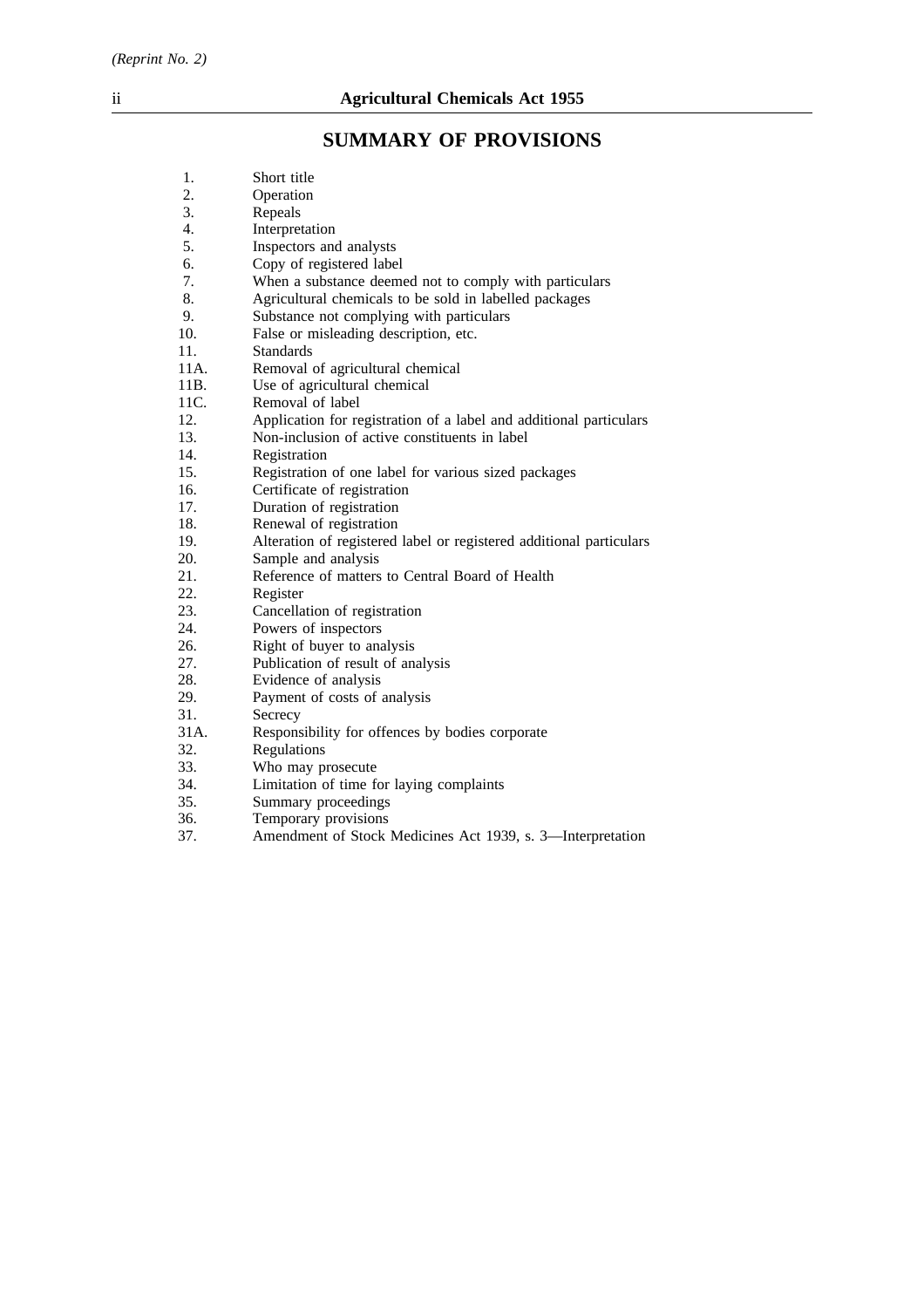# **AGRICULTURAL CHEMICALS ACT 1955**

being

Agricultural Chemicals Act 1955 No. 54 of 1955 [Assented to 8 December  $1955$ ]<sup>1</sup>

as amended by

Statutes Amendment (Miscellaneous Metric Conversions) Act 1975 No. 32 of 1975 [Assented to 3 April 1975]<sup>2</sup> Statutes Amendment (Agriculture) Act 1978 No. 96 of 1978 [Assented to 7 December 1978] Statutes Amendment (Analysts) Act 1986 No. 43 of 1986 [Assented to 4 September 1986]<sup>3</sup> Agricultural Chemicals Act Amendment Act 1987 No. 101 of 1987 [Assented to 17 December 1987]<sup>4</sup> Agricultural and Veterinary Chemicals (South Australia) Act 1994 No. 47 of 1994 [Assented to 9 June 1994]<sup>5</sup>

- <sup>2</sup> Came into operation 15 January 1976: *Gaz*. 15 January 1976, p. 174.
- <sup>3</sup> Came into operation 16 October 1986: *Gaz*. 16 October 1986, p. 1373.
- <sup>4</sup> Came into operation 22 December 1988: *Gaz*. 22 December 1988, p. 2098.
- <sup>5</sup> Came into operation (except Sched. cl. 1(a)) 1 July 1994: *Gaz*. 30 June 1994, p. 1841; Sched. cl. 1(a) had not been brought into operation at the date of, and the amendment effected by that provision has not been included in, this reprint.

#### *NOTE:*

*Asterisks indicate repeal or deletion of text. For the legislative history of the Act see Appendix. Entries appearing in the Appendix in bold type indicate the amendments incorporated since the last reprint.*

<sup>&</sup>lt;sup>1</sup> Came into operation 1 July 1957: *Gaz.* 27 June 1957, p. 1564.<br><sup>2</sup> Came into operation 15 January 1976: Can 15 January 1976.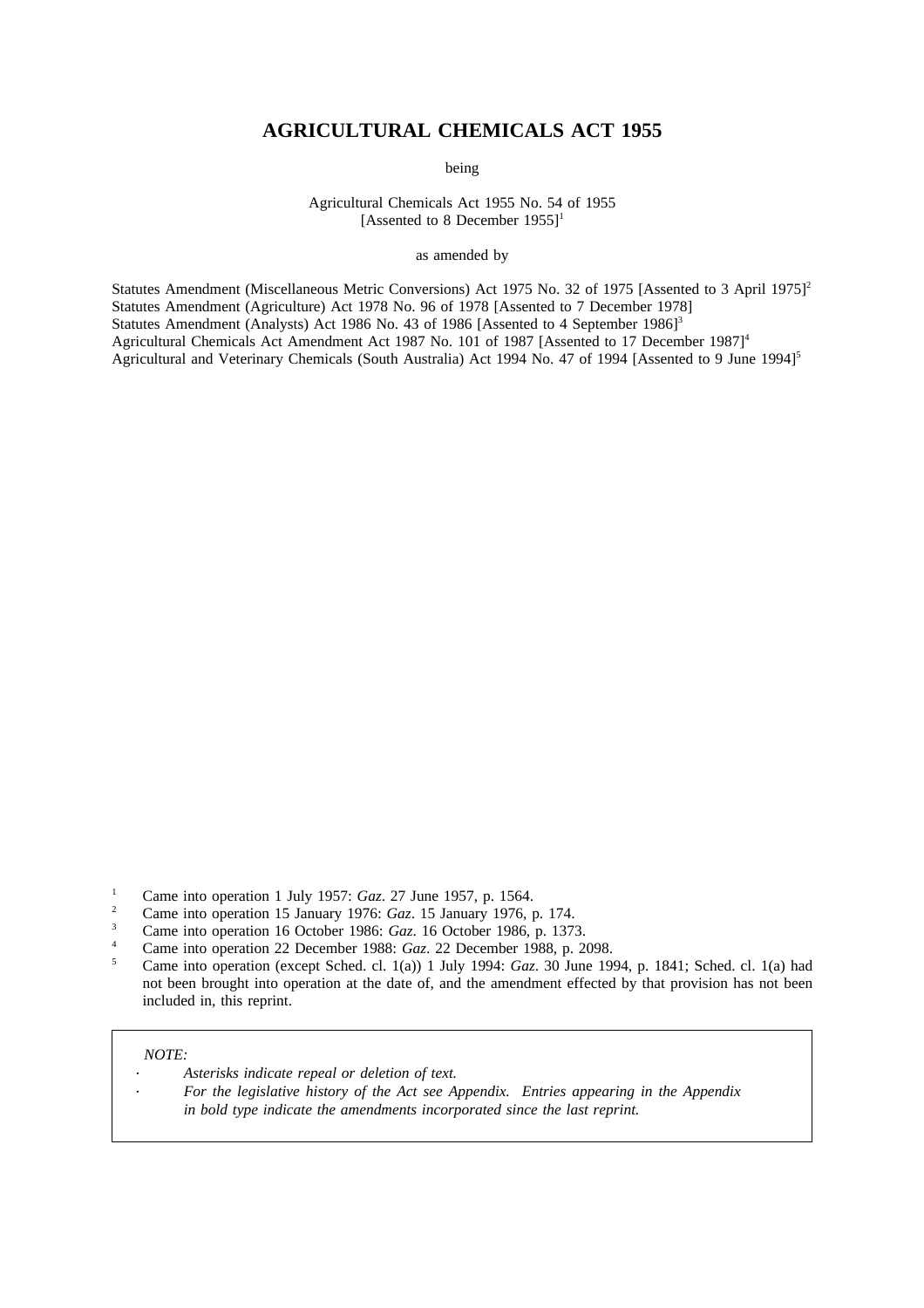**An Act to regulate the sale and use of agricultural chemicals, to repeal the Fertilisers Act 1918 and the Pest Destroyers Act 1919-1935, to amend the Stock Medicines Act 1939, and for other purposes.**

The Parliament of South Australia enacts as follows:

## **Short title**

**1.** This Act may be cited as the *Agricultural Chemicals Act 1955*.

#### **Operation**

**2.** This Act shall come into operation on a day to be fixed by proclamation.

#### **Repeals**

**3.** The following Acts are repealed:—

Fertilisers Act 1918—No. 1355 of 1918; Pest Destroyers Act 1919—No. 1377 of 1919; Pest Destroyers Act 1934—No. 2175 of 1934.

#### **Interpretation**

**4.** (1) In this Act, unless the context otherwise requires, or some other meaning is clearly intended—

# "**active constituent**" means—

- *(a)* any constituent substance of a substance which is effective for any of the purposes mentioned in the definition of "agricultural chemical" in this subsection of this section; or
- *(b)* any constituent substance of a substance which materially influences the effectiveness for any such purpose of any constituent substance mentioned in paragraph *(a)* of this definition;

"**affixed**" includes branded, stamped or printed;

# "**agricultural chemical**" means—

- I. any substance—
	- *(a)* commonly used; or
	- *(b)* represented expressly or impliedly by a person selling, offering for sale, exposing for sale or having in his possession for the purpose of sale, the substance, as capable of being used,

for any one or more of the following purposes—

- (i) for preventing, regulating or promoting the growth of any vegetation or any part of any vegetation;
- (ii) for improving the fertility or structure of soil in any way;
- (iii) for protecting vegetation or the fruit or other product of any vegetation from attack by insects, animals, fungi, parasitic plants, bacteria or virus;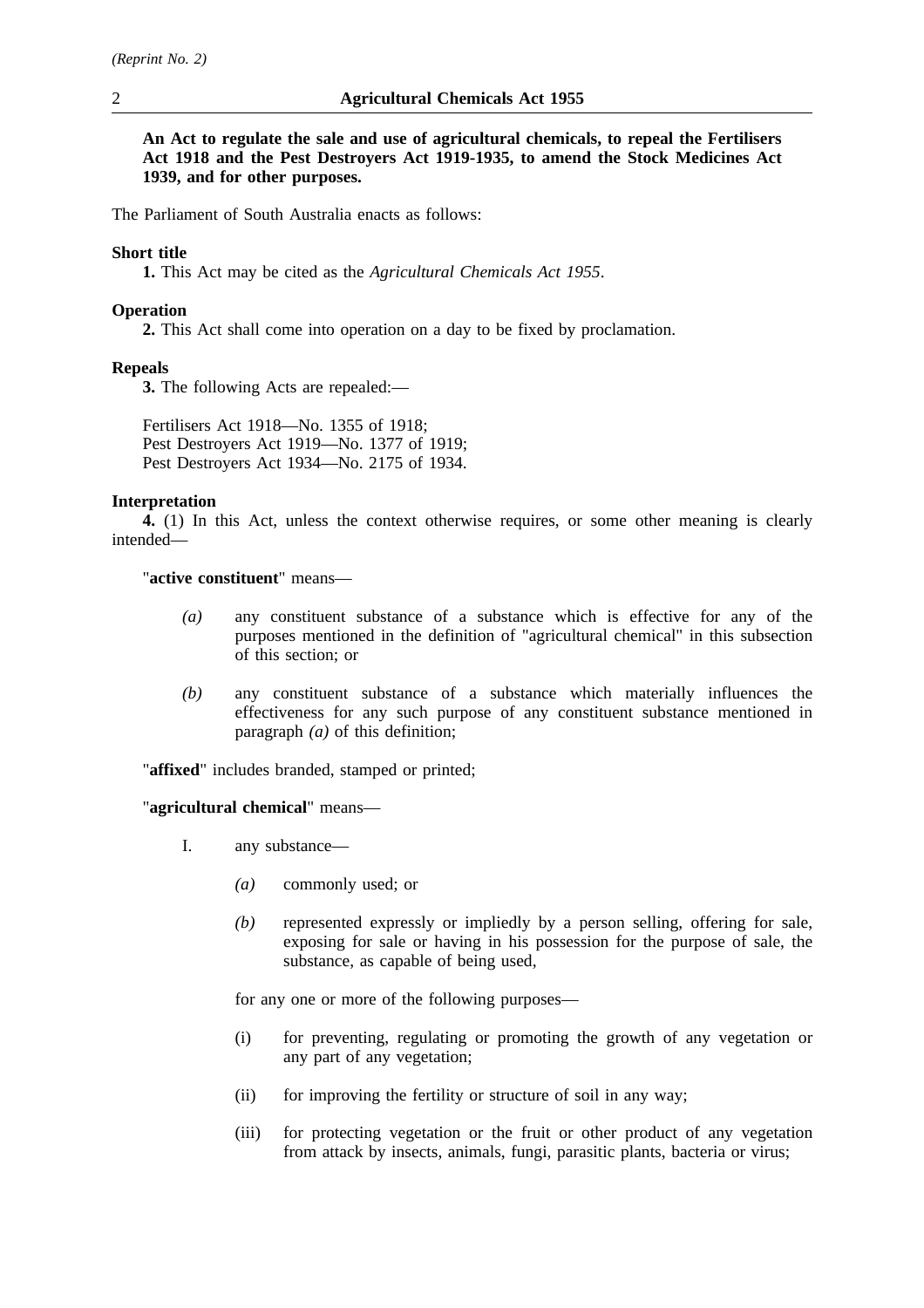- (iv) for destroying rabbits, vermin, rodents or other noxious animals or noxious birds;
- II. any substance declared by the Governor by proclamation to be an agricultural chemical:

"**analyst**" means—

- *(a)* a person appointed by the Minister as an analyst for the purposes of this Act; or
- *(b)* a person holding a position of a class approved by the Minister for the purposes of this Act;

"**fodder**" means food of any kind used for feeding livestock;

"**inspector**" means an inspector appointed under this Act or under the *Stock Diseases Act 1934*;

"**label**" includes brand;

\*\*\*\*\*\*\*\*\*\*

"**package**" includes sack, bag, box, case, barrel, bottle, can, drum or other container;

"**premises**" means any land, building or structure;

"**specimen copy**" includes, in the case of a brand, a description;

"**vehicle**" includes a vessel or aircraft.

(2) The Governor may by proclamation from time to time declare any substance to be an agricultural chemical.

(3) The Governor may by proclamation declare that any specified provisions of this Act shall not apply to any substance, or shall apply to a substance only when sold, offered for sale, exposed for sale or kept for the purpose of sale in any specified circumstances or quantities or in any part of the State.

(4) The Governor may by proclamation revoke or vary any proclamation made under subsection (2) or subsection (3) of this section.

#### **Inspectors and analysts**

**5.** (1) The Governor may, for the purposes of this Act, appoint any fit and proper person to be an inspector under this Act.

\*\*\*\*\*\*\*\*\*\*

#### **Copy of registered label**

**6.** For the purposes of this Act, a label shall be deemed to be a copy of a registered label if it states particulars identical in all material respects with those stated in a label registered under this Act.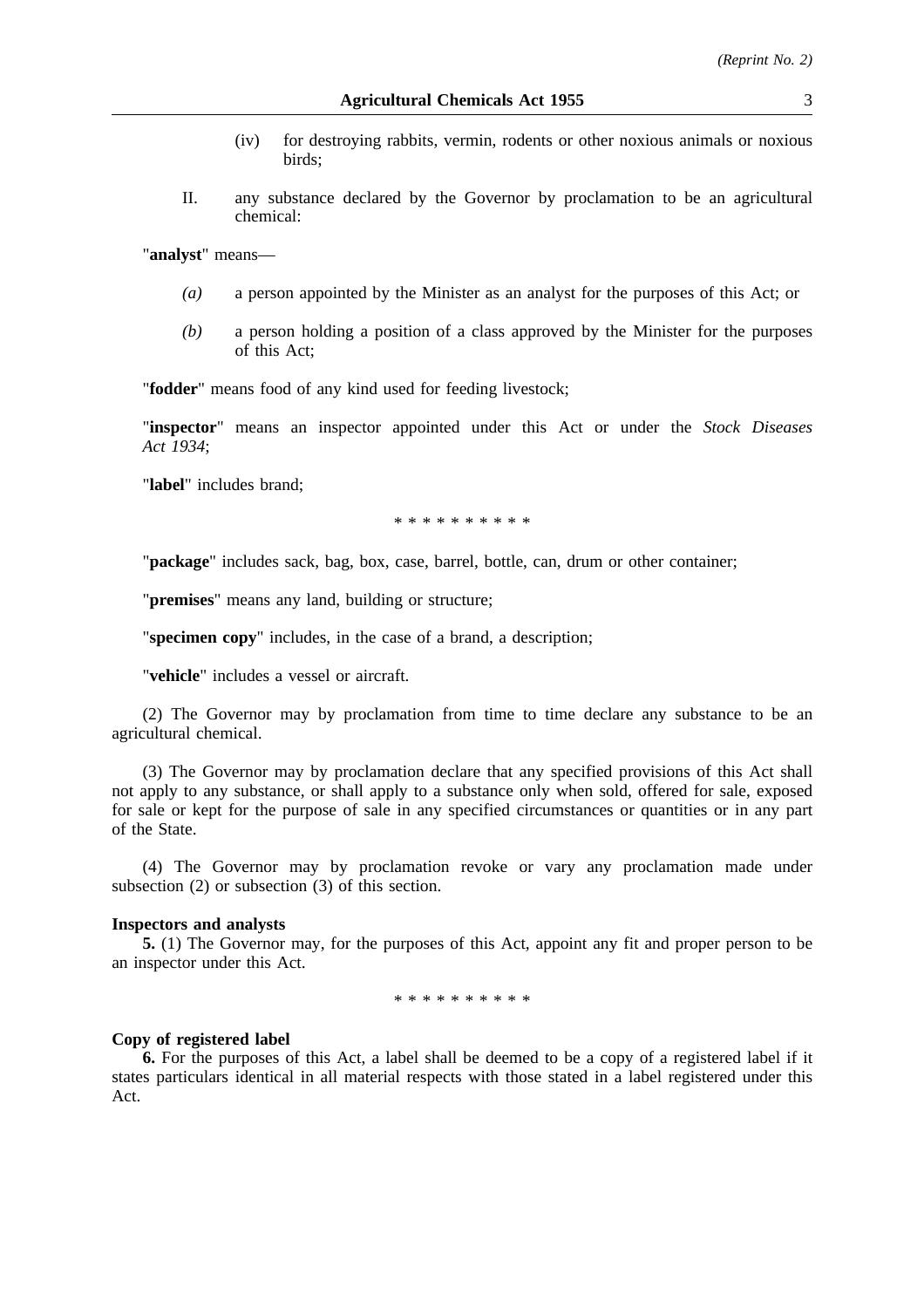# **When a substance deemed not to comply with particulars**

**7.** For the purposes of this Act, a substance shall be deemed not to comply with particulars only where—

- *(a)* the quantity of any claimed active constituent contained in the substance is greater or less than the quantity indicated in the particulars by more than the prescribed proportion applicable in the particular case; or
- *(b)* the constituent substances are not properly mixed; or
- *(c)* the substance is deemed not to comply with the particulars by virtue of regulations.

# **Agricultural chemicals to be sold in labelled packages**

**8.** A person shall not sell, offer for sale, expose for sale or have in his possession for the purpose of sale any agricultural chemical except in a package having affixed thereto a copy of a registered label.

## Penalty—

- if the offender is a body corporate—\$40 000; or
- if the offender is a natural person—\$20 000.

## **Substance not complying with particulars**

**9.** (1) A person shall not sell, offer for sale, expose for sale or have in his possession for the purpose of sale any substance in a package having affixed thereto a copy of a registered label if in any respect the substance does not comply with the particulars stated in such copy or the registered additional particulars.

## Penalty—

- if the offender is a body corporate—\$40 000; or
- if the offender is a natural person—\$20 000.

(2) In proceedings for an offence against subsection (1) of this section, it shall be a defence that—

- *(a)* the substance was contained in the package and the copy of the registered label was affixed thereto at the time the defendant acquired the substance; and
- *(b)* the defendant believed on reasonable grounds that the substance complied in every respect with the particulars.

# **False or misleading description, etc.**

**10.** (1) A person who in the course of his business—

- *(a)* sells an agricultural chemical; and
- *(b)* directly or indirectly by any means whatsoever gives any description of, or makes any statement with respect to, the agricultural chemical which is false or misleading in a material particular,

shall be guilty of an offence.

Penalty: \$5 000.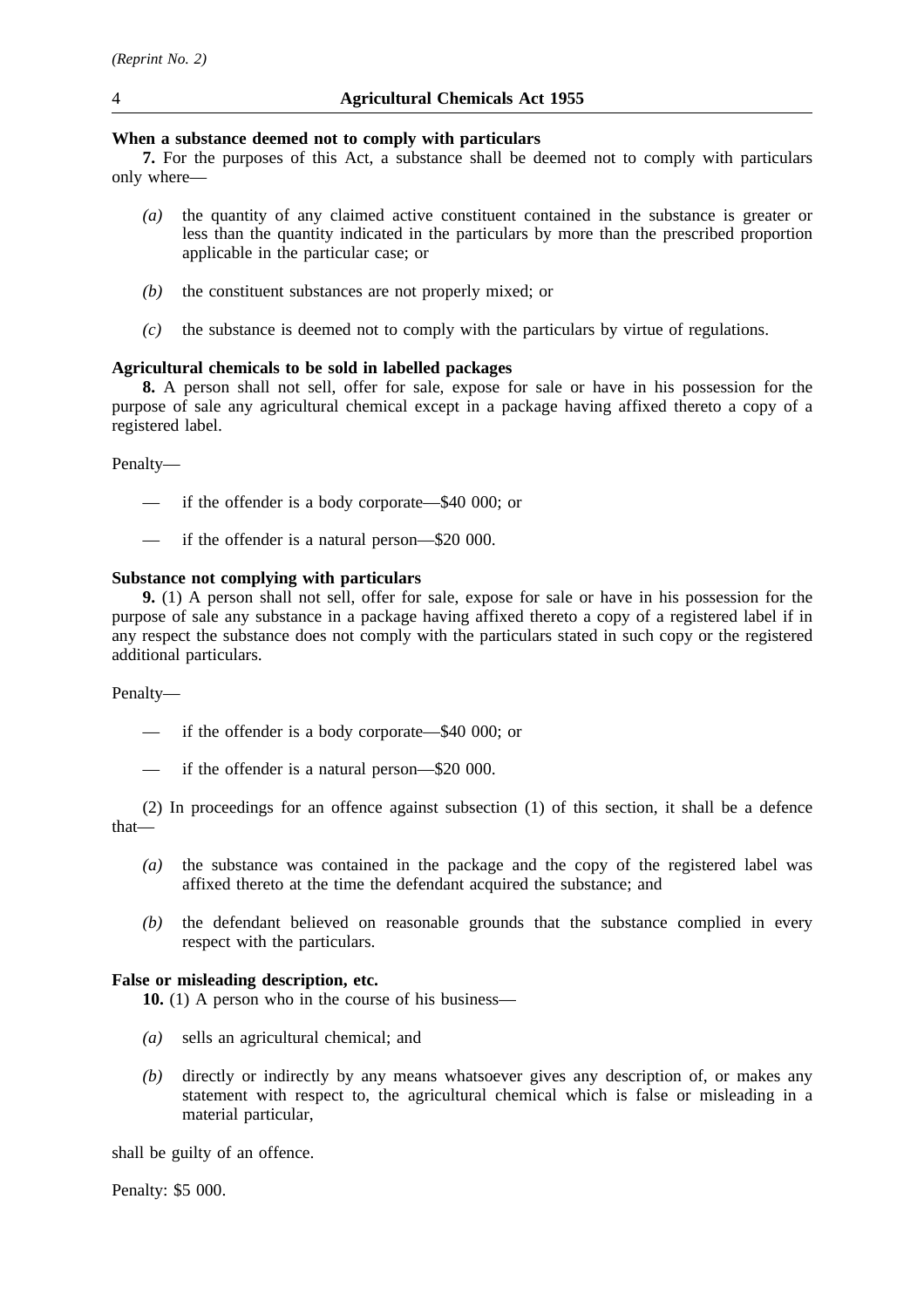(2) In proceedings for an offence against subsection (1) of this section, it shall be a defence that the defendant believed on reasonable grounds that the description or statement was not so false or misleading.

#### **Standards**

**11.** (1) A person shall not sell, offer for sale, expose for sale or have in his possession for the purpose of sale an agricultural chemical which does not comply with the prescribed standard applicable to that agricultural chemical.

#### Penalty—

- if the offender is a body corporate—\$40 000; or
- if the offender is a natural person—\$20 000.

(2) In proceedings for an offence against subsection (1) of this section, it shall be a defence that—

- *(a)* at the time the offence is alleged to have been committed, the agricultural chemical was contained in a package; and
- *(b)* the agricultural chemical was contained in the package at the time the defendant acquired the agricultural chemical; and
- *(c)* the defendant believed on reasonable grounds that the agricultural chemical complied with the prescribed standard.

#### **Removal of agricultural chemical**

**11A.** (1) A person who has possession of an agricultural chemical sold under a registered label must keep the chemical in a package on which a copy of the registered label is displayed and must not remove the chemical from the package except to the extent required for an authorised purpose.

#### Penalty—

- if the offender is a body corporate—\$40 000; or
- if the offender is a natural person—\$20 000.
- (2) Subject to a declaration by the Minister under subsection (3), an authorised purpose is—
- *(a)* a purpose stated on the label under which the chemical was sold (whether or not the registration of that label is still in force); or
- *(b)* if the registered label has been altered by the Minister under section 19—a purpose stated on the registered label as altered; or
- *(c)* a purpose authorised by the Minister; or
- *(d)* if the person is engaged in the business of manufacturing agricultural chemicals—the purpose of manufacturing another agricultural chemical; or
- *(e)* the transfer of the chemical to another package on which a copy of the same label is displayed.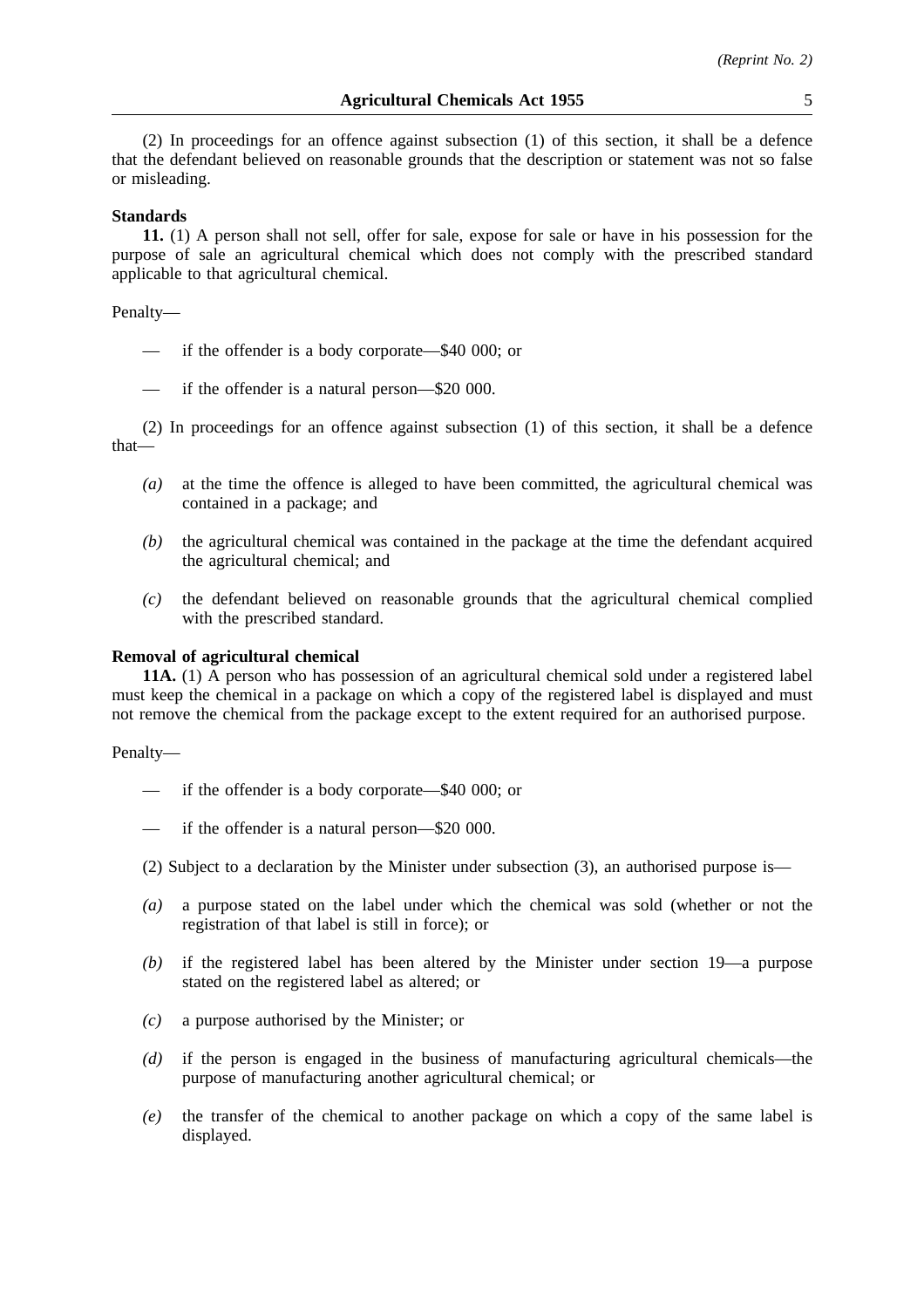(3) The Minister may, by notice published in the *Gazette* and in a newspaper circulating generally throughout the State, declare that a particular purpose is not an authorised purpose in relation to an agricultural chemical referred to in the notice.

#### **Use of agricultural chemical**

**11B.** (1) Subject to subsection (2), a person must not use an agricultural chemical except—

- *(a)* for an authorised purpose; and
- *(b)* in accordance with any directions applicable to that use—
	- (i) stated on the label registered in relation to the chemical; or
	- (ii) given by the Minister in authorising the use of the chemical for the relevant purpose.

(2) A person must not use an agricultural chemical in accordance with directions stated on a label if the Minister has, by notice published in the *Gazette* and in a newspaper circulating generally throughout the State, declared that the chemical should not be used in accordance with those directions.

(3) A person who contravenes a provision of this section is guilty of an offence.

Penalty—

— if the offender is a body corporate—\$40 000; or

— if the offender is a natural person—\$20 000.

#### **Removal of label**

**11C.** A person must not remove a copy of a label from a package that contains an agricultural chemical in relation to which the label was registered.

Penalty: \$5 000.

# **Application for registration of a label and additional particulars**

**12.** (1) An application for registration of a label and additional particulars under this Act shall be made to the Minister in the prescribed form and shall be accompanied by a specimen copy of the label.

(2) Subject to this section and section 13 of this Act, the specimen copy of the label shall state the following particulars:—

- *(a)* the distinctive name of the substance intended to be sold under the label;
- *(b)* the place of manufacture and the name of the manufacturer of the substance;
- *(c)* the net weights or volumes of the substance intended to be contained in the packages to which the label is intended to be affixed;
- *(d)* the constituent substances of the substance which the applicant claims to be active constituents of the substance, and the proportions thereof, described in compliance with the regulations and such directions as may be given either generally or specially by the Minister;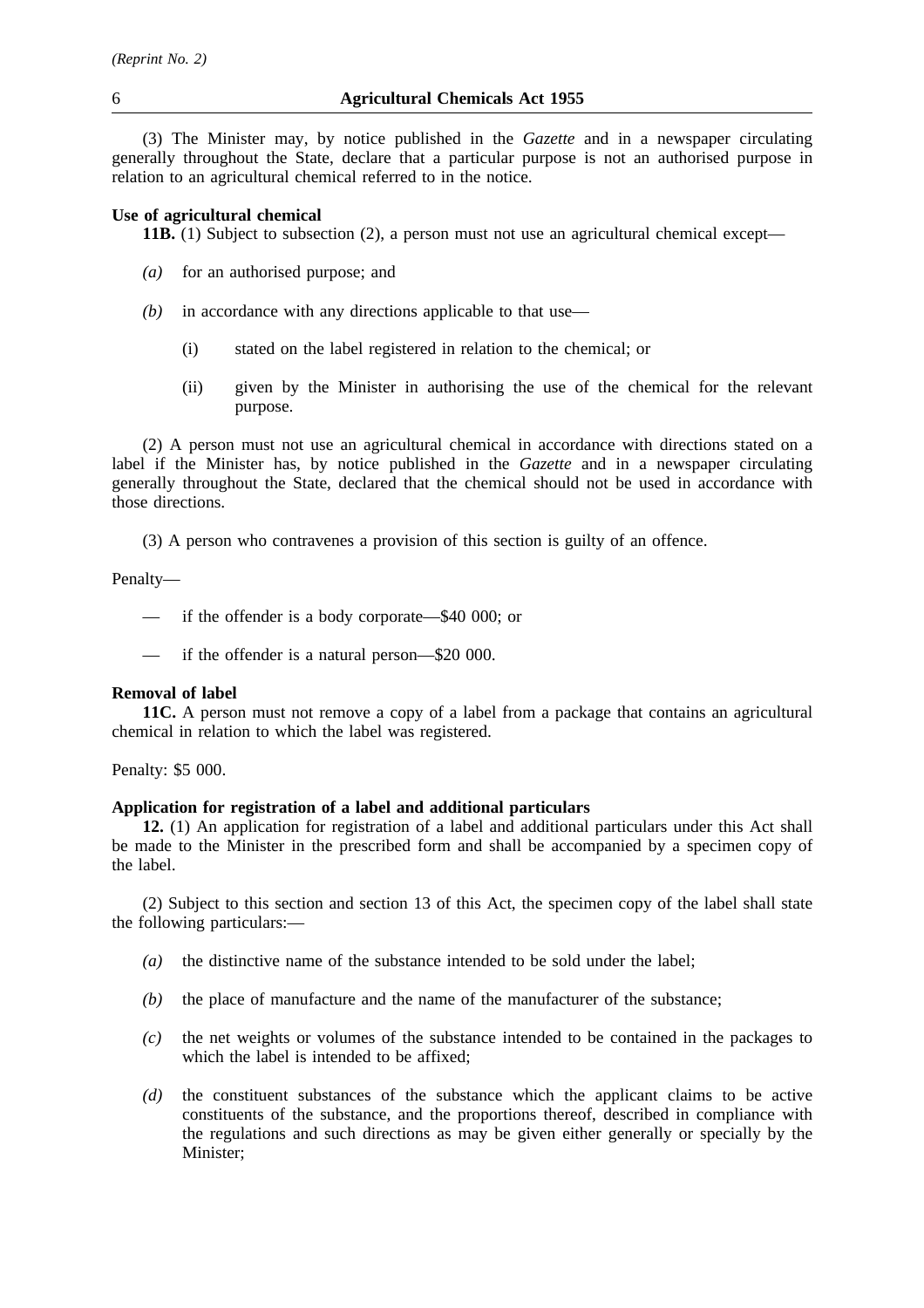- *(e)* subject to the regulations, the purposes for which the applicant claims or intends the substance may be used;
- *(f)* subject to the regulations, directions for use of the substance; and
- *(g)* such other particulars as may be prescribed.

(3) The proportion of any claimed active constituent shall not be expressed in the label as a variable quantity.

(4) The application shall state the following additional particulars:—

- *(a)* the substances of which the substance is composed and the proportions thereof, described in compliance with the regulations and such directions as may be given either generally or specially by the Minister; and
- *(b)* such other particulars as may be prescribed.

(5) Subject to this subsection, the label or additional particulars may indicate any particular by an abbreviation or symbol if—

- *(a)* a definition of the abbreviation or symbol is given in the application; and
- *(b)* the abbreviation or symbol complies with such directions as may be given either specially or generally by the Minister.

For the purposes of this Act, an abbreviation or symbol shall with respect to the label or additional particulars bear the meaning so ascribed to it.

A definition of an abbreviation or symbol shall not be required where the abbreviation or symbol is an abbreviation or symbol used in the ordinary course of chemistry.

(6) The application shall state the address of a place in the State where samples of the substance intended to be sold under the label may if the label and additional particulars are registered be purchased or otherwise obtained from the applicant.

(7) The application shall be accompanied in addition to the specimen copy of the label by—

- *(a)* subject to subsection (8) of this section, a statutory declaration by the applicant or in the case of a corporation, an officer thereof, verifying the particulars contained in the application and in the specimen copy of the label; and
- *(b)* a fee of five dollars.

(8) The particulars of composition stated in the specimen copy of the label and in the additional particulars may be verified by a statutory declaration by the manufacturer or some person on behalf of the manufacturer.

#### **Non-inclusion of active constituents in label**

**13.** (1) The applicant may insert in the specimen copy of a label the words "Particulars of active constituents registered pursuant to section 13 of the *Agricultural Chemicals Act 1955*", with or without particulars of any constituent substance which he claims to be an active constituent of the substance, in place of the particulars required under paragraph *(d)* of subsection (2) of section 12 of this Act, and state those particulars in the application as additional particulars.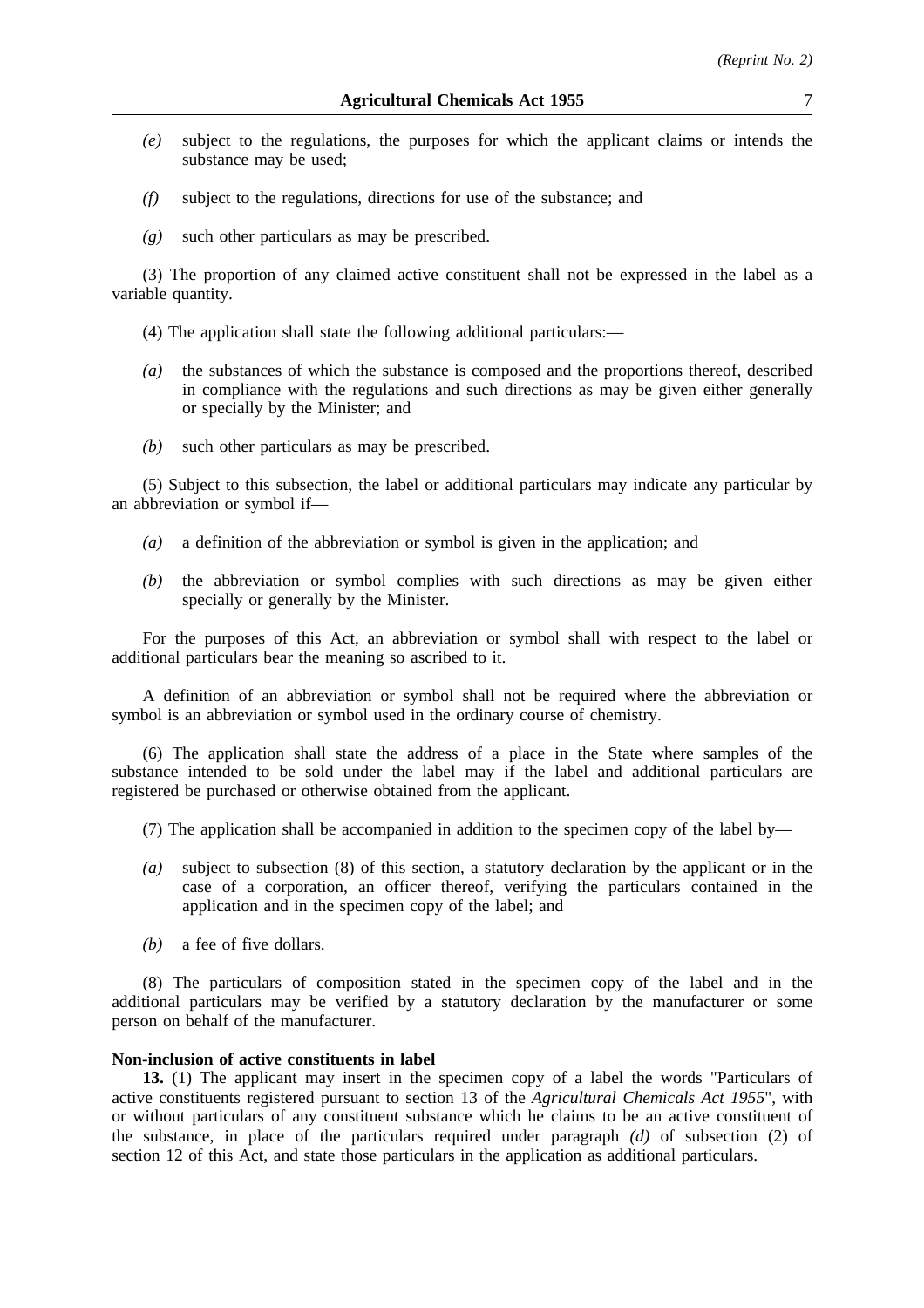(2) The Minister shall not deal with such an application unless he is first satisfied that, if the applicant were compelled to disclose those particulars in the label, a secret process or formula used or intended to be used by any person might be disclosed and that some person would thereby suffer loss.

(3) Before refusing to deal with the application, the Minister shall give the applicant an opportunity to be heard in support of his application.

#### **Registration**

**14.** (1) Subject to the provisions of this Act, on the making of an application for the registration of a label and additional particulars in accordance with the provisions of this Act, the Minister shall register the label together with the additional particulars unless he is satisfied that—

- *(a)* the substance intended to be sold under the label is substantially ineffective for any purpose mentioned therein or in the additional particulars as a purpose for which the applicant claims or intends the substance may be used; or
- *(b)* if the substance is used for any such purpose, there may be a substantial risk of injury to the health of members of the public; or
- *(c)* the distinctive name of the substance is misleading; or
- *(d)* any statement in the application or in the label is false or misleading in a material particular; or
- *(e)* in any respect the substance does not comply with the particulars stated in the label or the additional particulars; or
- *(f)* a standard having been prescribed which applies to the substance, the substance does not comply with the standard; or
- *(g)* a constituent substance which is not claimed as an active constituent ought to be so claimed.

(2) The Minister shall not register a label unless he is satisfied that, if the substance were sold under the label, it would not be sold in contravention of The Poison Regulations.

(3) Before refusing to register a label and additional particulars pursuant to subsection (1) or subsection (2) of this section, the Minister shall give the applicant an opportunity to be heard in support of his application.

#### **Registration of one label for various sized packages**

**15.** Where more than one net weight or volume is mentioned in the label pursuant to paragraph *(c)* of subsection (2) of section 12 of this Act, and the label is registered, a separate label shall be deemed to be registered in respect of each net weight or volume.

# **Certificate of registration**

**16.** The Minister shall on registering a label and additional particulars issue a certificate of registration to the applicant.

# **Duration of registration**

**17.** (1) The registration of a label and additional particulars shall unless sooner cancelled continue in force until the thirtieth day of June following the day of the registration of the label and additional particulars, but may be renewed for a further period expiring on the thirtieth day of June next following the day upon which the registration is renewed and so on from time to time.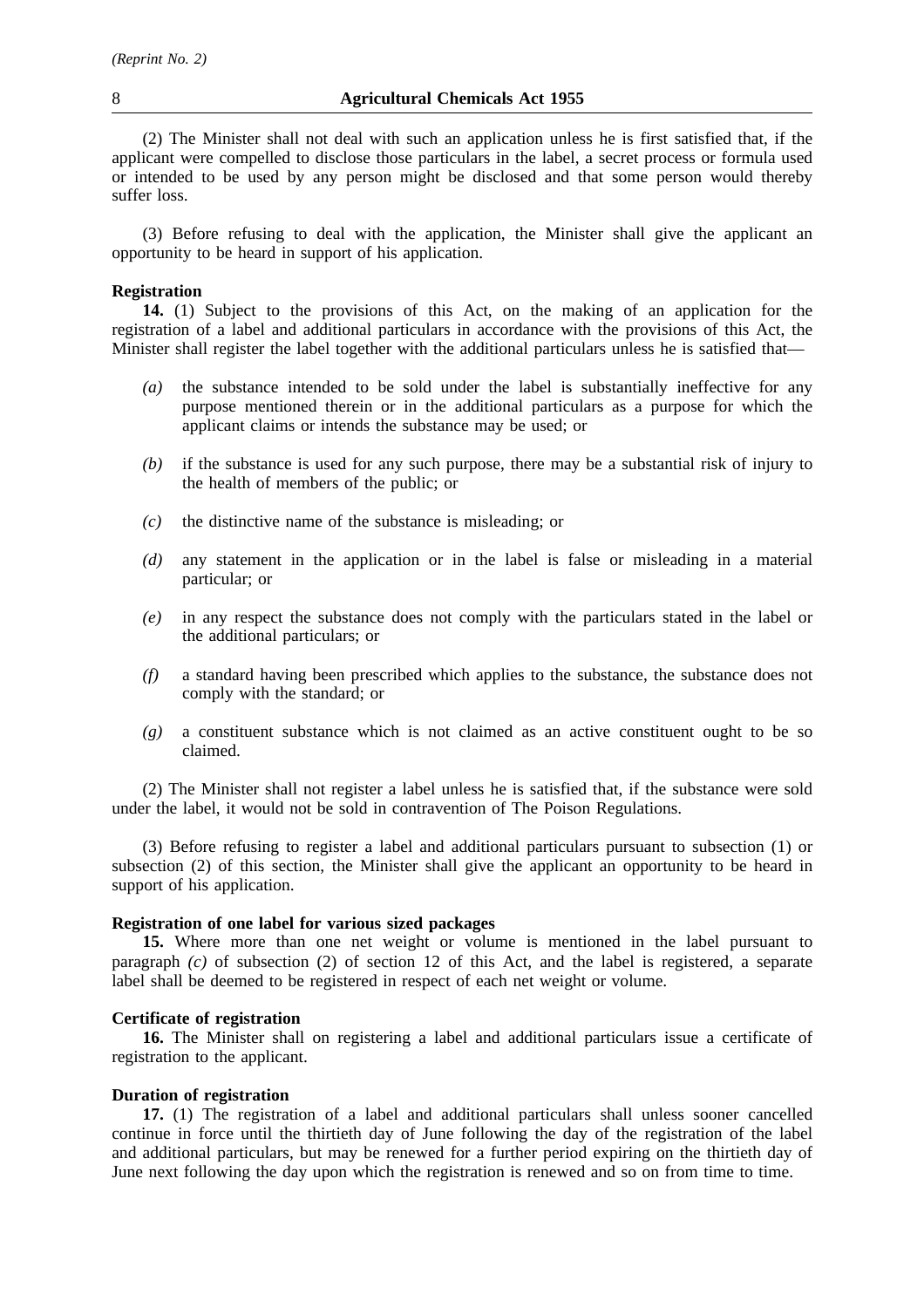(2) Despite subsection (1), the Governor may, by proclamation, in relation to the period of registration applying until 30 June 1994, extend the period of registration—

- *(a)* of labels and additional particulars of a specified class or classes; or
- *(b)* of all labels and additional particulars, other than labels and additional particulars of a specified class; or
- *(c)* of all labels and additional particulars,

# until—

- *(d)* a subsequent day fixed by the proclamation; or
- *(e)* a day to be fixed by subsequent proclamation.

#### **Renewal of registration**

**18.** (1) Subject to subsection (2) of this section, an application for renewal of registration shall be made and dealt with in the same manner as an application for registration.

(2) Where the applicant for renewal of registration does not desire to alter the registered label or the registered additional particulars—

- *(a)* it shall not be necessary for a specimen copy of the label to accompany the application; and
- *(b)* if the application is made before the thirty-first day of May preceding the day of expiry of the registration, a fee of one dollar only need accompany the application.

#### **Alteration of registered label or registered additional particulars**

**19.** (1) A person who has obtained the registration of a label and additional particulars may apply to the Minister to alter the registered label or the registered additional particulars.

(2) The application shall be accompanied by a fee of five dollars.

(3) The Minister shall deal with the application in the same way as if the application were for registration of the registered label and registered additional particulars so altered.

## **Sample and analysis**

**20.** The Minister may before deciding any application under this Act request the applicant to supply—

- *(a)* a sample of the substance intended to be sold under the label, of such size and taken in such manner as the Minister shall require;
- *(b)* such details of the composition or manufacture of the substance as the Minister shall require.

#### **Reference of matters to Central Board of Health**

**21.** The Minister may before deciding any application under this Act refer any matter arising out of the application to the Central Board of Health for the report of the Central Board of Health.

#### **Register**

**22.** (1) The Minister shall keep a register in the prescribed form of labels and additional particulars registered under this Act.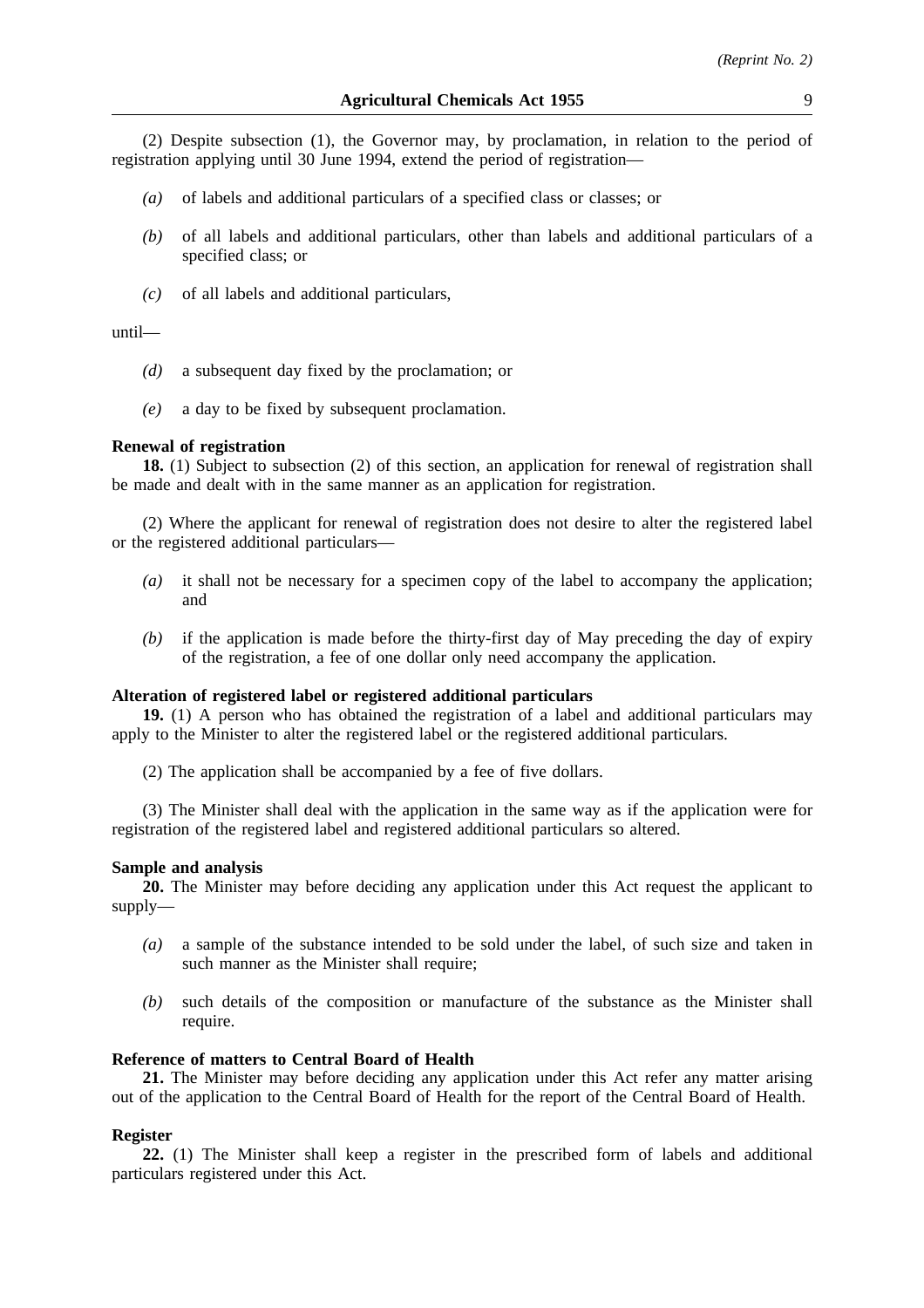(2) Any member of the public shall be entitled to inspect any registered label.

(3) A member of the public shall not be entitled to inspect any registered additional particulars except with the consent of the Minister.

# **Cancellation of registration**

**23.** (1) Subject to this section, the Minister may cancel the registration of a label and additional particulars by notice in writing given to the person who obtained the registration of the label and additional particulars—

- *(a)* if the Minister is satisfied that—
	- (i) the person has sold, offered for sale, or exposed for sale or had in his possession for the purpose of sale any substance contained in a package having a copy of the registered label affixed thereto; and
	- (ii) in any respect the substance did not comply with the particulars stated in the copy of registered label or the registered additional particulars; or
- *(b)* if the person is convicted of an offence against this Act with respect to or in connection with the registered label or registered additional particulars or the substance intended to be sold under the registered label.
- (2) The Minister shall publish notice of the cancellation in the *Gazette*.

(3) Before cancelling the registration, the Minister shall give the person an opportunity to show cause why the registration should not be cancelled.

# **Powers of inspectors**

**24.** (1) Subject to this section, an inspector may—

- *(a)* enter any premises or vehicle, in which the inspector suspects on reasonable grounds that there may be an agricultural chemical, for the purposes of ascertaining whether the provisions of this Act are being complied with; and
- *(b)* for that purpose, require the person in control of a vehicle, to stop the vehicle.

(2) An inspector must not enter premises used as a place of residence unless authorised by warrant under subsection  $(3)$ .

(3) A justice may, if satisfied on the application of an inspector that there is a proper ground for doing so, issue a warrant authorising an inspector to enter premises used as a place of residence.

(4) While an inspector is in or on any premises or vehicle pursuant to this section, the inspector may—

- *(a)* inspect or search the premises or vehicle;
- *(b)* require any person to produce any books, papers or documents or any agricultural chemical or other substance;
- *(c)* examine any books or documents and take extracts from any of them or make copies of any of them and, for that purpose, remove the books or documents;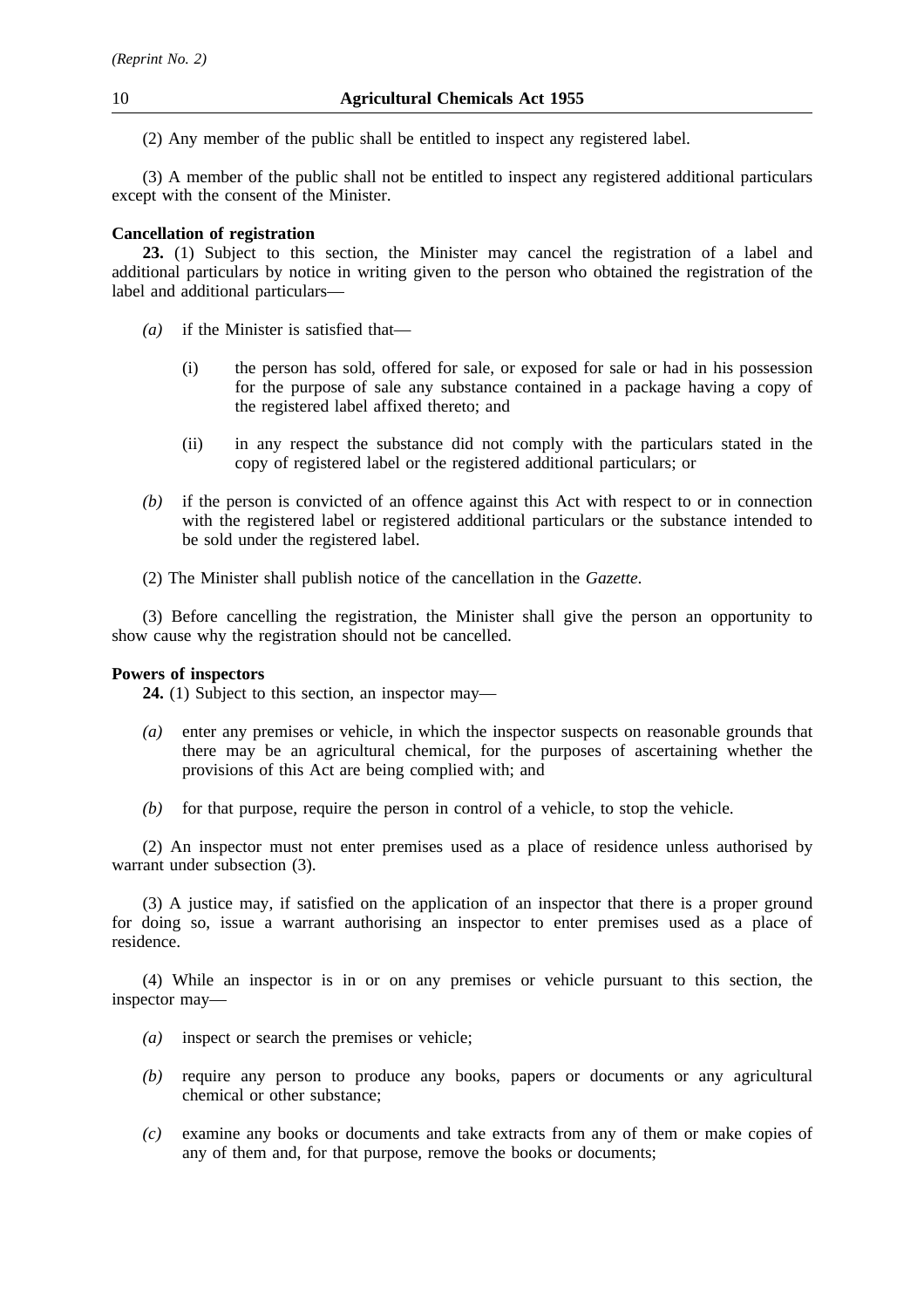- *(d)* examine any agricultural chemical or other substance or any equipment on the premises or vehicle;
- *(e)* take from the premises or vehicle samples of any agricultural chemical or other substance for analysis;
- *(f)* take photographs;
- *(g)* where the inspector suspects on reasonable grounds that an offence against this Act has been committed—seize and remove from the premises or vehicle anything that the inspector has reasonable cause to suspect affords evidence of the offence;
- *(h)* give such directions as are reasonably necessary for, or incidental to, the effective exercise of powers under this Act.

(5) An inspector may require any person to answer questions relevant to the enforcement of this Act to the best of that person's ability.

(6) A person may not decline on the grounds of self-incrimination to answer a question put by an inspector under this section but the answer to any such question will not be admissible except—

- *(a)* in civil proceedings; or
- *(b)* in proceedings for an offence against this Act.

(7) If, in the opinion of an inspector, a person has committed, is committing or is about to commit an offence against this Act in relation to an agricultural chemical, the inspector may seize and remove the chemical.

(8) Where in the opinion of an inspector fodder is contaminated with a prescribed agricultural chemical and the level of contamination exceeds the level prescribed in relation to that chemical, the inspector may, by notice in writing, direct the owner of the fodder—

- *(a)* to destroy or treat it in accordance with directions set out in the notice; or
- *(b)* not to use it for a period stated in the notice.

(9) If a person on whom notice is served under subsection (8) does not comply with the notice, the inspector may destroy the fodder and the cost of destruction will be a debt due by that person to the Minister.

(10) A notice referred to in subsection (8) may be served—

- *(a)* on the owner personally; or
- *(b)* by posting it to the owner's last known address; or
- *(c)* by fixing it in a prominent position on the premises where the fodder is situated.

(11) In the exercise of powers under this section, an inspector may be accompanied by such persons as the inspector considers necessary or desirable in the circumstances.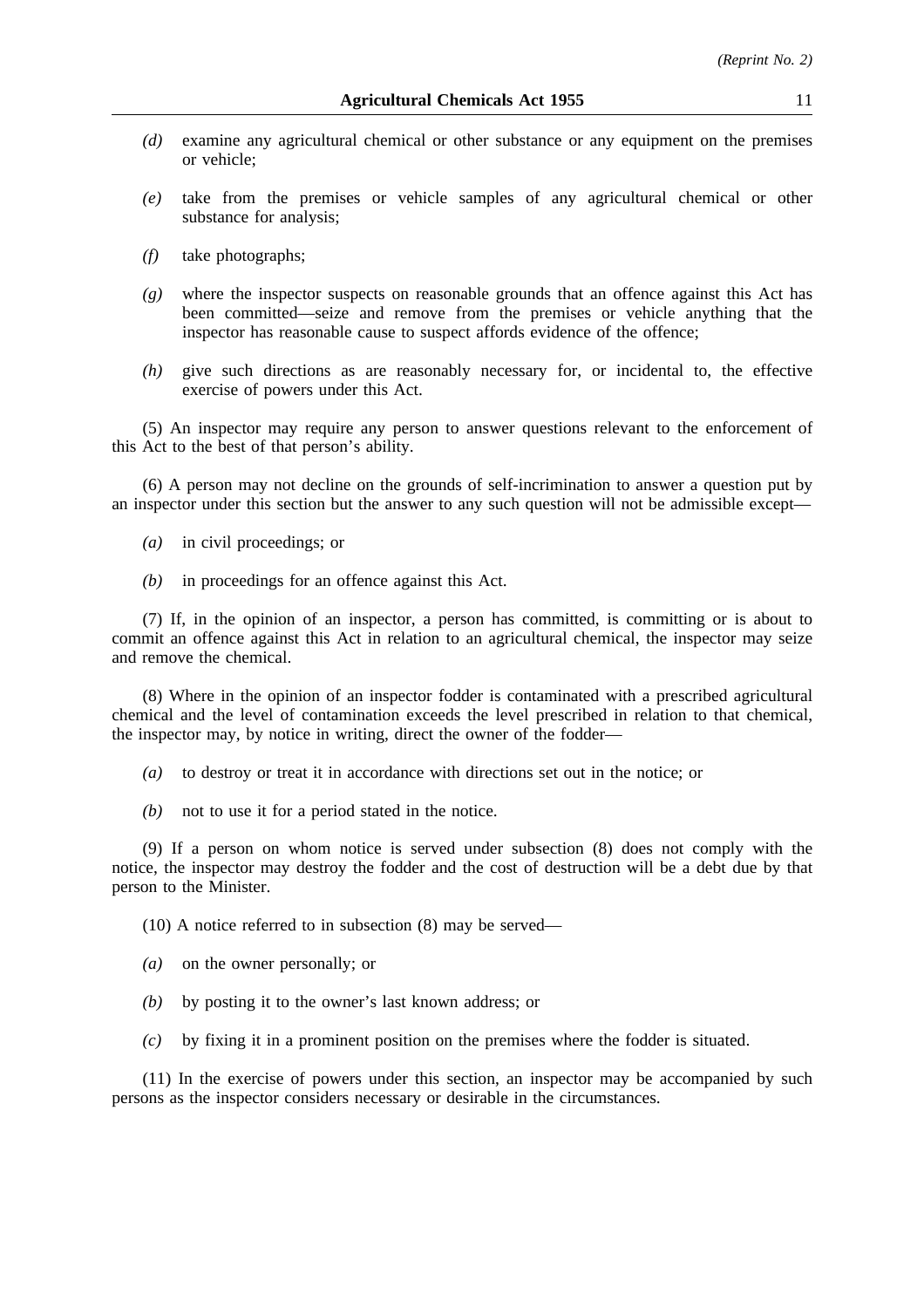- (12) A person must not—
- *(a)* hinder or obstruct an inspector, or a person accompanying an inspector, in the exercise of the powers conferred by this section; or
- *(b)* refuse or fail to comply with a requirement made or direction given, pursuant to this section.

Penalty: \$5 000 or imprisonment for 6 months.

\*\*\*\*\*\*\*\*\*\*

# **Right of buyer to analysis**

**26.** (1) Any person who has bought any agricultural chemical shall, subject to this section, be entitled to have a sample of the agricultural chemical so bought analysed by an analyst.

(2) Any person intending to submit a sample for analysis under this section shall within three months after delivery of the agricultural chemical to him give notice in writing by post to the seller or his agent of his intention and of the day (not being earlier than fourteen days from the day the notice is posted), time and place when the sample will be taken.

(3) The buyer shall on the day and at the place and time mentioned in the notice in the presence of a justice of the peace or member of the police force and of the seller or the agent or other representative of the seller, if the seller or his agent or other representative desires to be present—

- *(a)* take a sample of the agricultural chemical in the prescribed manner (if any); and
- *(b)* thoroughly mix the sample and divide it into three approximately equal parts; and
- *(c)* place each such part in a separate package and fasten or seal each such package; and
- *(d)* attach a label to each such package—
	- (i) stating the name of the buyer; and
	- (ii) stating so far as is known to the buyer, the name of the seller; and
	- (iii) stating so far as is known to the buyer, the name of the agricultural chemical; and
	- (iv) stating the time and the place of the taking of the sample; and
	- (v) if possible signed by the seller, or his agent or representative; and
- *(e)* if requested to do so by the seller or his agent or representative, deliver one of the labelled packages to the seller or his agent or representative.

(4) The buyer shall send or deliver two of the labelled packages to the Minister together with the prescribed fee for analysis.

(5) The Minister shall retain one of the packages delivered to him for future comparison and shall send or deliver the other package to an analyst who shall, with all convenient speed, analyse the contents thereof and deliver a certificate in duplicate to the Minister stating the result of his analysis.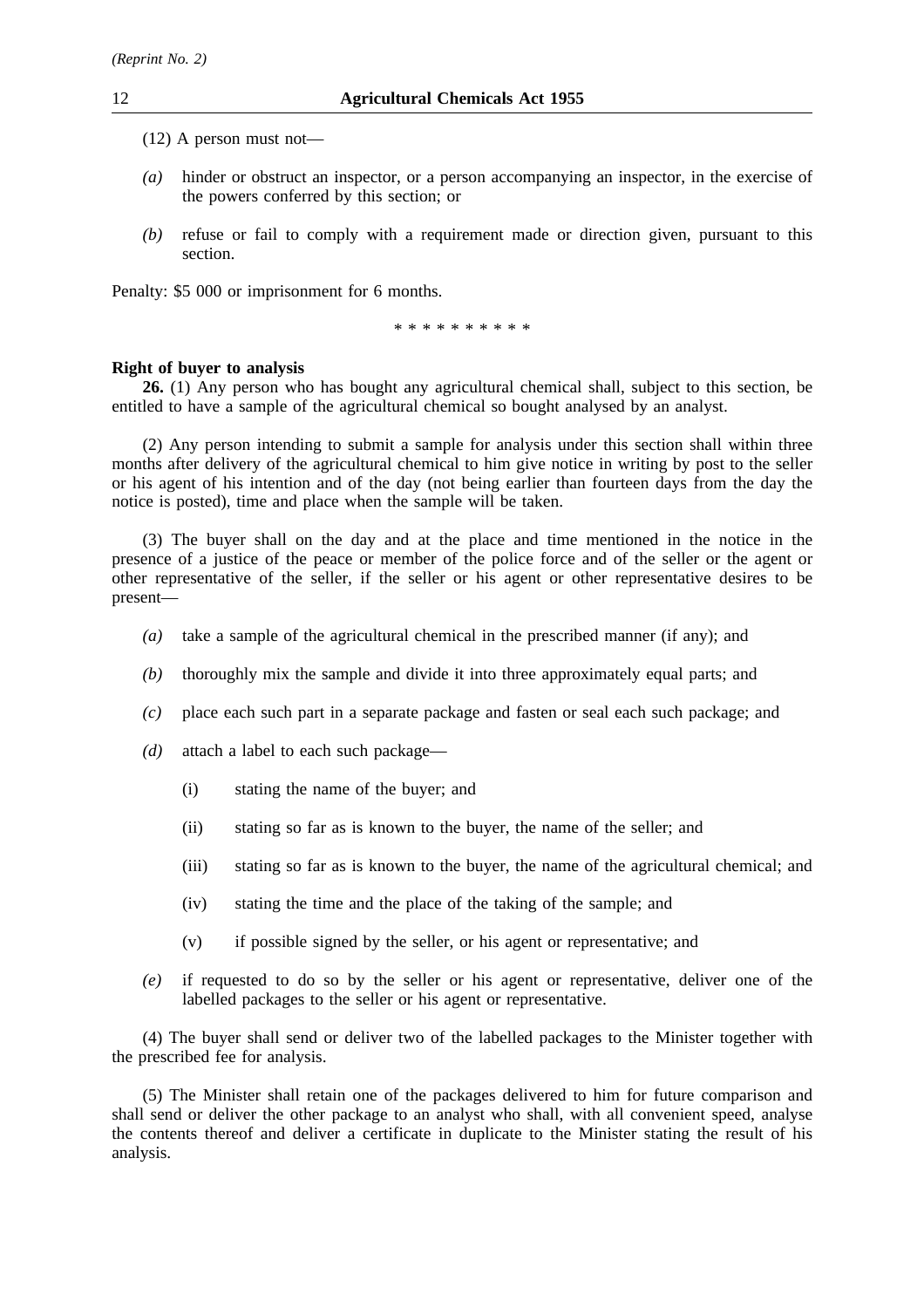(6) Subject to subsection (7) of this section, the Minister shall forthwith forward one of the certificates to the buyer.

(7) Where the agricultural chemical was at the time it was purchased contained in a package having affixed thereto a copy of a label registered pursuant to an application made under section 13 of this Act, the Minister shall forward, in lieu of the certificate, a statement indicating the result of the analysis, but not containing any matter which might disclose, or lead to the disclosure of, the secret process or formula.

#### **Publication of result of analysis**

**27.** (1) The Minister may, subject to subsection (2) of this section, publish in such manner as he thinks fit, the result of the analysis by an analyst of any sample or part thereof of any substance purchased or taken under this Act, together with—

- *(a)* the name and address of the place of business of the seller or person who appeared to have the custody of the substance when the sample was taken; and
- *(b)* if the sample or any part thereof was contained at the time it was purchased or taken in a package having a copy of a registered label affixed thereto, the name and address of the place of business of the person who obtained the registration of the label; and
- *(c)* such explanations and comments on the result of the analysis as the Minister thinks fit.

(2) Where the substance was at the time the sample was purchased or taken contained, or, in the opinion of the Minister, proposed to be placed, in a package having affixed thereto a copy of a label registered pursuant to an application made under section 13 of this Act, the Minister shall not publish any matter pursuant to subsection (1) of this section with respect to that substance which might disclose, or lead to the disclosure of, the secret process or formula.

#### **Evidence of analysis**

**28.** In proceedings for an offence against this Act, evidence of the analysis of any substance shall not be admissible on behalf of the complainant unless the complainant proves that the analysis was of a sample or part of a sample purchased or taken and dealt with substantially in accordance with this Act.

#### **Payment of costs of analysis**

**29.** On the conviction of any person for an offence against this Act by means of evidence of the analysis of any sample or part of any sample purchased or taken under this Act, the court may order that the person pay to the complainant such amount as the court thinks fit as the costs of and incidental to the obtaining of the analysis.

\*\*\*\*\*\*\*\*\*\*\*\*\*

#### **Secrecy**

**31.** A person must not divulge or communicate information obtained in, or in connection with, the administration of this Act except—

- *(a)* with the consent of the person from whom the information was obtained; or
- *(b)* for the purposes of legal proceedings under this Act; or
- *(c)* for any other purpose connected with the administration of this Act.

Penalty: \$10 000.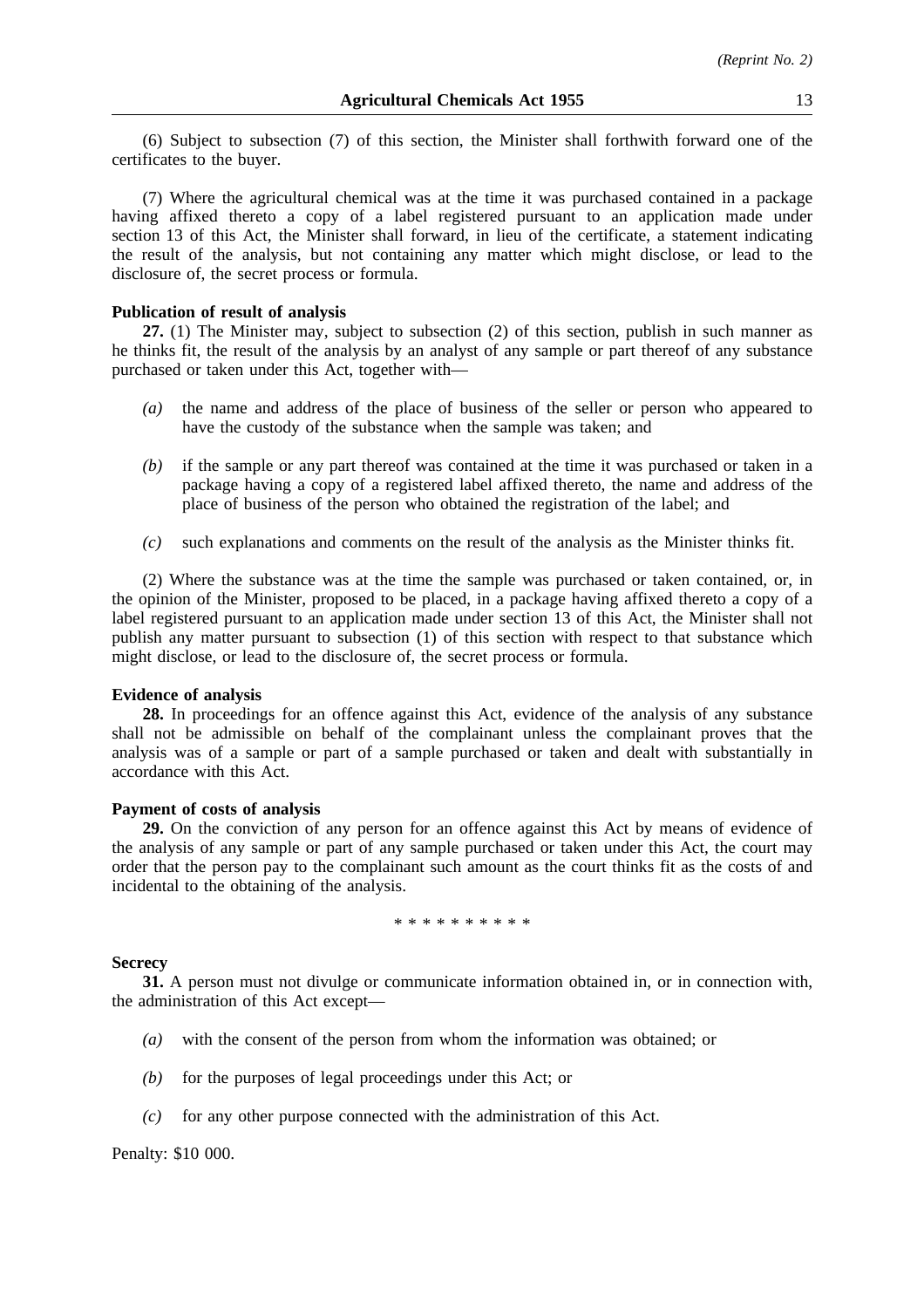# **Responsibility for offences by bodies corporate**

**31A.** If a body corporate is guilty of an offence against this Act—

- *(a)* each director of the body corporate; and
- *(b)* each manager of the body corporate or any aspect of its business who was involved in the circumstances of the offence,

is guilty of an offence and is liable to the penalty to which a natural person is liable for the principal offence unless it is proved that the director or manager could not, by the exercise of reasonable diligence, have prevented the commission of the offence by the body corporate.

# **Regulations**

**32.** (1) The Governor may make regulations prescribing any matter or thing required or permitted to be prescribed or necessary or expedient to be prescribed for carrying this Act into effect and without limiting the generality of the foregoing, for or with respect to—

- *(a)* prescribing forms to be used in connection with anything done under this Act;
- *(b)* prescribing fees to be paid for anything done under this Act, either in addition to or in substitution for any fees fixed by this Act:
- *(c)* regulating and fixing standards for agricultural chemicals and the composition thereof;
- *(d)* prescribing methods of analysis and taking of samples, including grab samples, for the purposes of this Act, and the method of dealing with grab samples;
- *(e)* regulating the labelling of packages containing agricultural chemicals, and, in particular, requiring packages containing agricultural chemicals to be labelled with brands in specified circumstances;
- *(f)* providing that the particulars required to be stated in a specimen copy of a label under paragraphs *(e)* and *(f)* of subsection (2) of section 12 of this Act may be stated in the application as additional particulars;
- *(g)* prescribing penalties for offences against regulations, not exceeding in any case the sum of \$5 000.

(2) Regulations may be made under subsection (1) of this section with respect to agricultural chemicals generally, or specified agricultural chemicals or specified classes of agricultural chemicals.

(3) Regulations made under subsection (1) of this section for the purposes of paragraph *(a)* of section 7 of this Act may prescribe varying proportions for different substances and circumstances, and, in particular and without limiting the generality of the foregoing, may prescribe varying proportions where grab samples are taken.

# **Who may prosecute**

**33.** A complaint for an offence against this Act may be made by the person aggrieved, by an inspector, or by any person authorised in that behalf by the Minister.

# **Limitation of time for laying complaints**

**34.** A complaint for an offence against this Act shall be made within twelve months of the time when the matter of the complaint arises.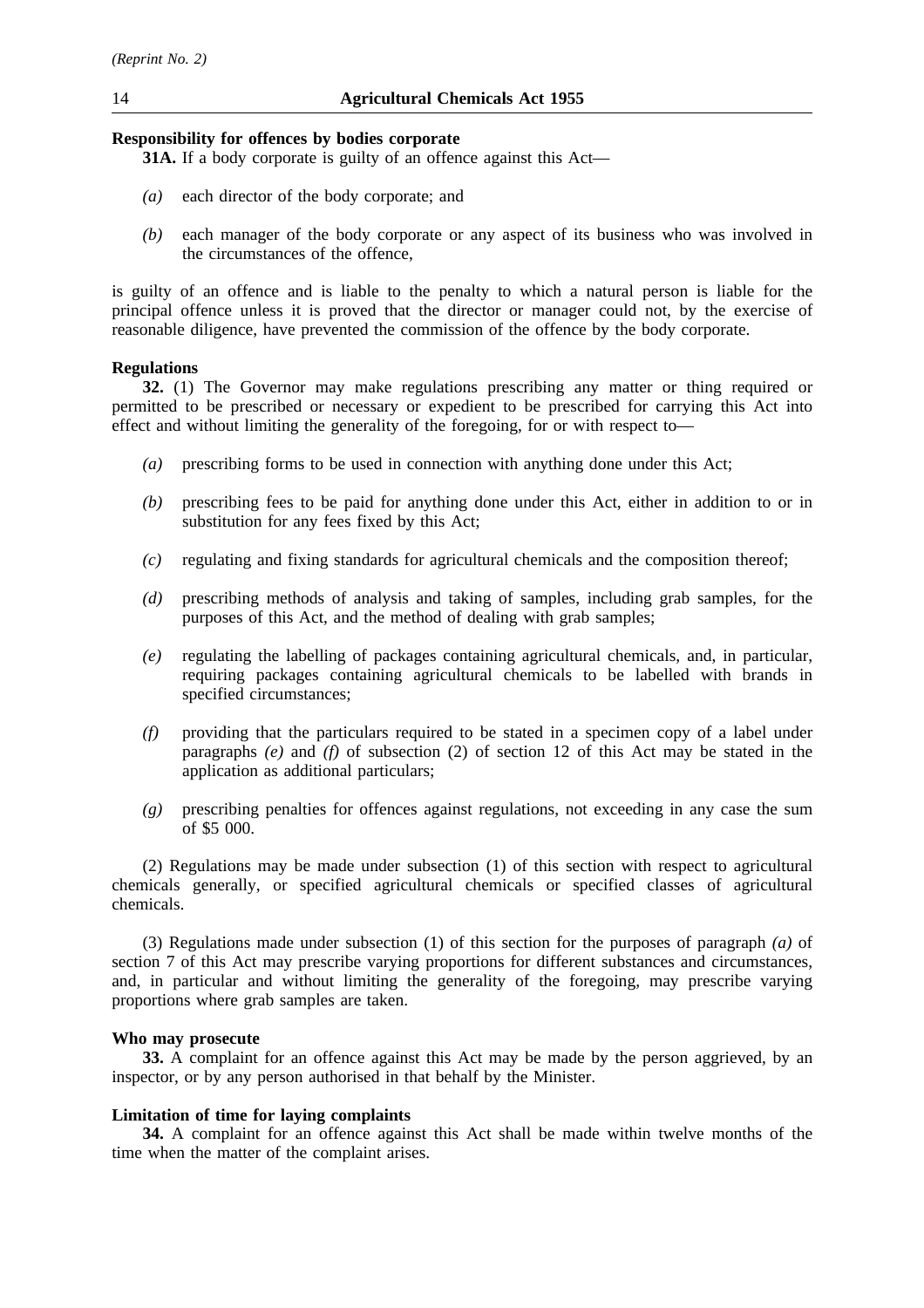# **Summary proceedings**

**35.** All proceedings in respect of offences against this Act shall be disposed of summarily.

# **Temporary provisions**

**36.** In proceedings for an offence against section 8 of this Act, it shall be a defence—

- (1) that—
	- *(a)* at the time the offence is alleged to have been committed the agricultural chemical, being a pest destroyer registered under the *Pest Destroyers Act 1919-1935* at the commencement of this Act, was contained in a package labelled in a manner complying with the provisions of that Act; and
	- *(b)* the agricultural chemical was placed in the package and the label affixed thereto on or before the thirtieth day of June next following the commencement of this Act; and
	- *(c)* the defendant had otherwise with respect to the agricultural chemical complied with the provisions of the *Pest Destroyers Act 1919-1935*;
- $(2)$  that—
	- *(a)* at the time the offence is alleged to have been committed the agricultural chemical, being a fertiliser licensed under the *Fertilisers Act 1918* at the commencement of this Act, was contained in a package branded, stamped, or marked in a manner complying with the provisions of that Act; and
	- *(b)* the agricultural chemical was placed in the package and the package branded, stamped or marked on or before the thirty-first day of January next following the commencement of this Act; and
	- *(c)* the defendant had otherwise with respect to the agricultural chemical complied with the provisions of the *Fertilisers Act 1918*;
- $(3)$  that—
	- *(a)* at the time the offence is alleged to have been committed the agricultural chemical, not being a pest destroyer or fertiliser as mentioned in paragraph (1) or (2) of this section, was contained in a package; and
	- *(b)* the agricultural chemical was placed in the package before the expiration of three months after the commencement of this Act.

# **Amendment of Stock Medicines Act 1939, s. 3—Interpretation**

**37.** Section 3 of the *Stock Medicines Act 1939* is amended—

- *(a)* by inserting at the end of paragraph *(b)* in the definition of "stock medicine" therein the words "or *(c)* preventing insects or other pests from attacking such stock";
- *(b)* by striking out paragraph (ii) in the definition of "stock medicine" therein and inserting in its place the following paragraph:—
	- (ii) any agricultural chemical within the meaning of the *Agricultural Chemicals Act 1955*.